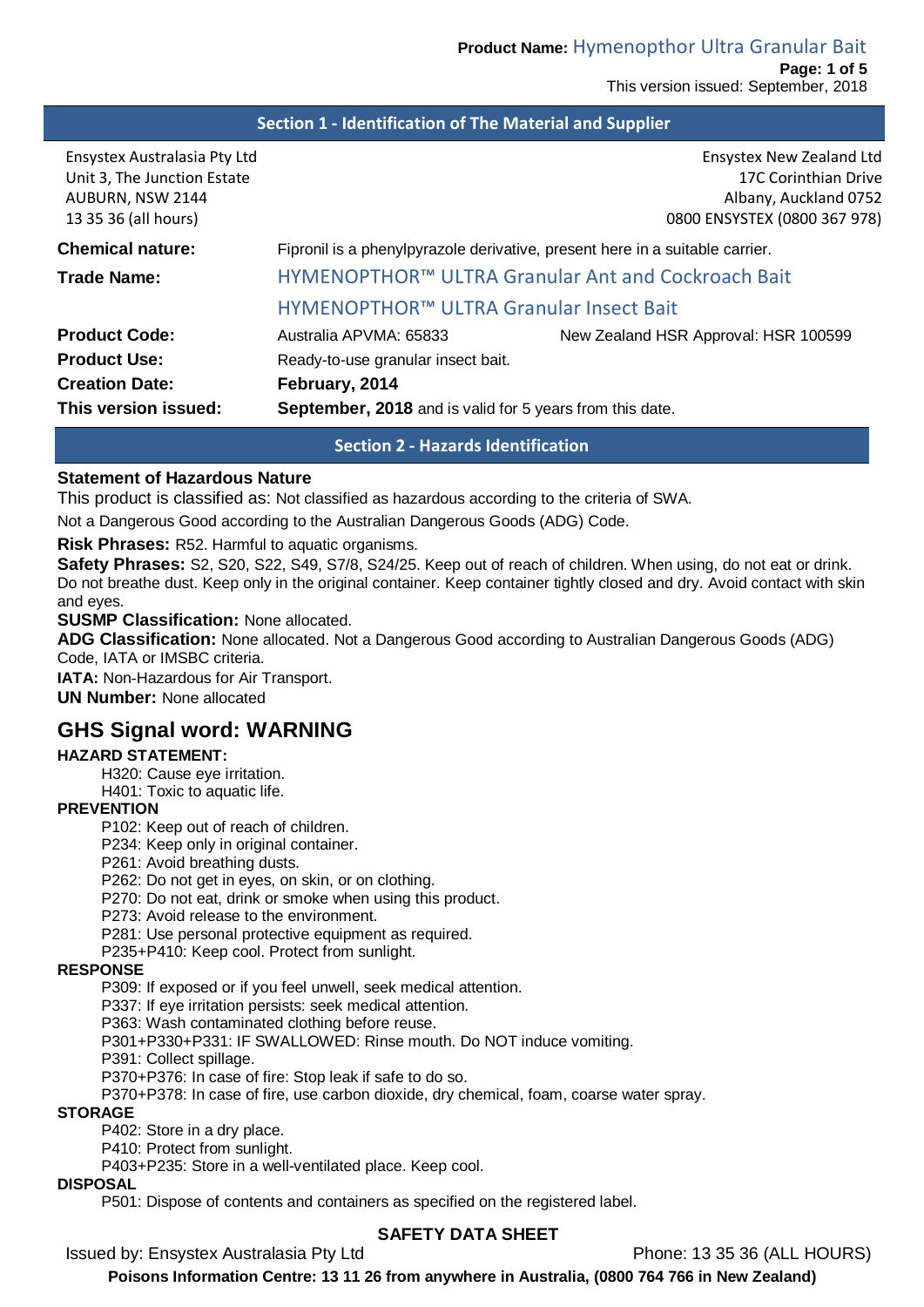#### **Emergency Overview**

**Physical Description & colour**: Pale yellow, rough, free-flowing granules **Odour:** Slight fish odour

**Major Health Hazards:** No significant risk factors have been found for this product (fipronil concentration is very low). Will irritate the eyes. Avoid contact with eyes.

#### **Potential Health Effects**

### **Inhalation:**

**Short term exposure:** Available data indicates that this product is not harmful. However product may be mildly irritating, although unlikely to cause anything more than mild transient discomfort.

Long Term exposure: Long term inhalation of high amounts of any nuisance dust may overload lung clearance mechanism. No data for health effects associated with long term inhalation.

### **Skin Contact:**

**Short term exposure:** Available data indicates that this product is not harmful. It should present no hazards in normal use. In addition product is unlikely to cause any discomfort in normal use.

**Long Term exposure:** No data for health effects associated with long term skin exposure.

### **Eye Contact:**

**Short term exposure:** Dust from product may cause mechanical irritation if it gets in eyes. This product is unlikely to cause anything more than mild transient discomfort.

**Long Term exposure:** No data for health effects associated with long term eye exposure.

### **Ingestion:**

**Short term exposure:** Significant oral exposure is considered to be unlikely. However, this product may be irritating to mucous membranes but is unlikely to cause anything more than transient discomfort.

**Long Term exposure:** No data for health effects associated with long term ingestion.

#### **Carcinogen Status:**

**SWA:** No significant ingredient is classified as carcinogenic by SWA.

**NTP:** No significant ingredient is classified as carcinogenic by NTP.

**IARC:** No significant ingredient is classified as carcinogenic by IARC.

| Section 3 - Composition/Information on Ingredients                                    |                  |        |         |                                |  |
|---------------------------------------------------------------------------------------|------------------|--------|---------|--------------------------------|--|
| <b>Ingredients</b>                                                                    | <b>CAS No</b>    | Conc.% |         | TWA $(mg/m^3)$ STEL $(mg/m^3)$ |  |
| Fipronil                                                                              | 120068-37-3 0.01 |        | not set | not set                        |  |
| Other non hazardous ingredients                                                       | Various          | to 100 | not set | not set                        |  |
| This is a separazed all product upper sugativations according to mourning the lightly |                  |        |         |                                |  |

This is a commercial product whose exact ratio of components may vary slightly.

#### **Section 4 - First Aid Measures**

#### **General Information:**

You should call The Poisons Information Centre if you feel that you may have been poisoned, burned or irritated by this product. The number is 13 11 26 from anywhere in Australia (0800 764 766 in New Zealand) and is available at all times. Have this SDS with you when you call.

**Inhalation:** No first aid measures normally required. However, if inhalation has occurred, and irritation has developed, remove to fresh air and observe until recovered. If irritation becomes painful or persists more than about 30 minutes, seek medical advice.

**Skin Contact:** Gently brush away excess particles. Irritation is unlikely. However, if irritation does occur, flush with lukewarm, gently flowing water for 5 minutes or until product is removed.

**Eye Contact:** Quickly and gently brush particles from eyes. No effects expected. If irritation does occur, flush contaminated eye(s) with lukewarm, gently flowing water for 5 minutes or until the product is removed. Obtain medical advice if irritation becomes painful or lasts more than a few minutes. Take special care if exposed person is wearing contact lenses.

**Ingestion:** If product is swallowed or gets in mouth, do NOT induce vomiting; wash mouth with water and give some water to drink. If symptoms develop, or if in doubt contact a Poisons Information Centre or a doctor.

# **SAFETY DATA SHEET**

Issued by: Ensystex Australasia Pty Ltd Phone: 13 35 36 (ALL HOURS)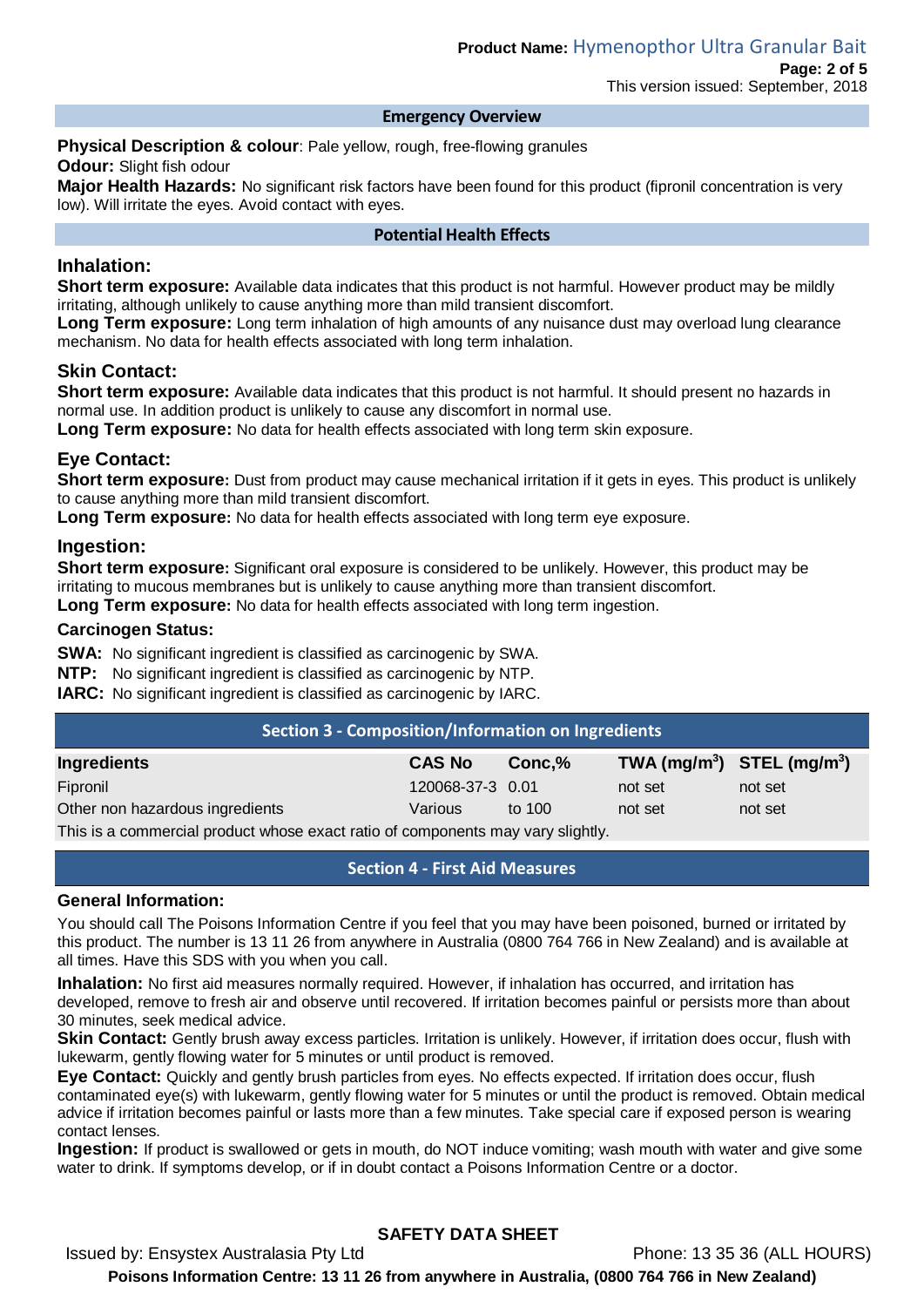#### **Section 5 - Fire Fighting Measures**

**Fire and Explosion Hazards**: The major hazard in fires is usually inhalation of heated and toxic, or oxygen deficient (or both), fire gases. There is no risk of an explosion from this product under normal circumstances if it is involved in a fire. Fires involving significant quantities of aromatic hydrocarbons often generate large clouds of black smoke. The smoke and other pyrolysis products may be toxic.

Fire decomposition products from this product may be toxic if inhaled. Take appropriate protective measures.

**Extinguishing Media:** In case of fire, use carbon dioxide, dry chemical, foam, coarse water spray.

Fire Fighting: When fighting fires involving significant quantities of this product, no special equipment is believed to be necessary.

| Flash point:                     | Not flammable. |
|----------------------------------|----------------|
| <b>Upper Flammability Limit:</b> | No data.       |
| <b>Lower Flammability Limit:</b> | No data.       |
| <b>Autoignition temperature:</b> | No data.       |
| <b>Flammability Class:</b>       | No data.       |

#### **Section 6 - Accidental Release Measures**

**Accidental release:** In the event of a major spill, prevent spillage from entering drains or water courses. As a minimum, wear overalls, goggles and gloves. There are no specific manufacturer recommendations for protective equipment materials. Use impermeable gloves with care. Eye/face protective equipment should comprise as a minimum, protective glasses and, preferably, goggles. If there is a significant chance that dusts are likely to build up in cleanup area, we recommend that you use a suitable Dust Mask. Otherwise, not normally necessary. Stop leak if safe to do so, and contain spill. Sweep up and shovel or collect recoverable product into labelled containers for recycling or salvage, and dispose of promptly. Consider vacuuming if appropriate. Recycle containers wherever possible after careful cleaning. Refer to product label for specific instructions. After spills, wash area preventing runoff from entering drains. If a significant quantity of material enters drains, advise emergency services. Full details regarding disposal of used containers, spillage and unused material may be found on the label. If there is any conflict between this SDS and the label, instructions on the label prevail. Ensure legality of disposal by consulting regulations prior to disposal. Thoroughly launder protective clothing before storage or re-use. Advise laundry of nature of contamination when sending contaminated clothing to laundry.

### **Section 7 - Handling and Storage**

**Handling:** Keep exposure to this product to a minimum, and minimise the quantities kept in work areas. Check Section 8 of this SDS for details of personal protective measures, and make sure that those measures are followed. The measures detailed below under "Storage" should be followed during handling in order to minimise risks to persons using the product in the workplace. Also, avoid contact or contamination of product with incompatible materials listed in Section 10.

**Storage:** This product is NOT a Scheduled Poison. Store packages of this product in a cool place. Keep containers dry and away from water. Store in the closed original container in a dry, cool, well-ventilated area out of direct sunlight. Make sure that the product does not come into contact with substances listed under "Incompatibilities" in Section 10. Check packaging - there may be further storage instructions on the label.

### **Section 8 - Exposure Controls and Personal Protection**

The following Australian Standards will provide general advice regarding safety clothing and equipment: Respiratory equipment: **AS/NZS 1715**, Protective Gloves: **AS 2161**, Occupational Protective Clothing: AS/NZS 4501 set 2008, Industrial Eye Protection: **AS1336** and **AS/NZS 1337**, Occupational Protective Footwear: **AS/NZS2210**.

## **SWA Exposure Limits TWA (mg/m3**

# **) STEL (mg/m3 )**

Exposure limits have not been established by SWA for any of the known significant ingredients in this product. The ADI for fipronil is set at 0.0002 mg/kg/day. The corresponding NOEL is set at 0.02 mg/kg/day. ADI means Acceptable Daily Intake; NOEL means No-Observable-Effect-Level. Data from Australian ADI List, June 2013.

No special equipment is usually needed when occasionally handling small quantities. The following instructions are for bulk handling or where regular exposure in an occupational setting occurs without proper containment systems. **Ventilation:** No special ventilation requirements are normally necessary for this product. However make sure that the work environment remains clean and that dusts are minimised.

**Eye Protection:** Eye protection such as protective glasses or goggles is recommended when this product is being used.

### **SAFETY DATA SHEET**

Issued by: Ensystex Australasia Pty Ltd Phone: 13 35 36 (ALL HOURS)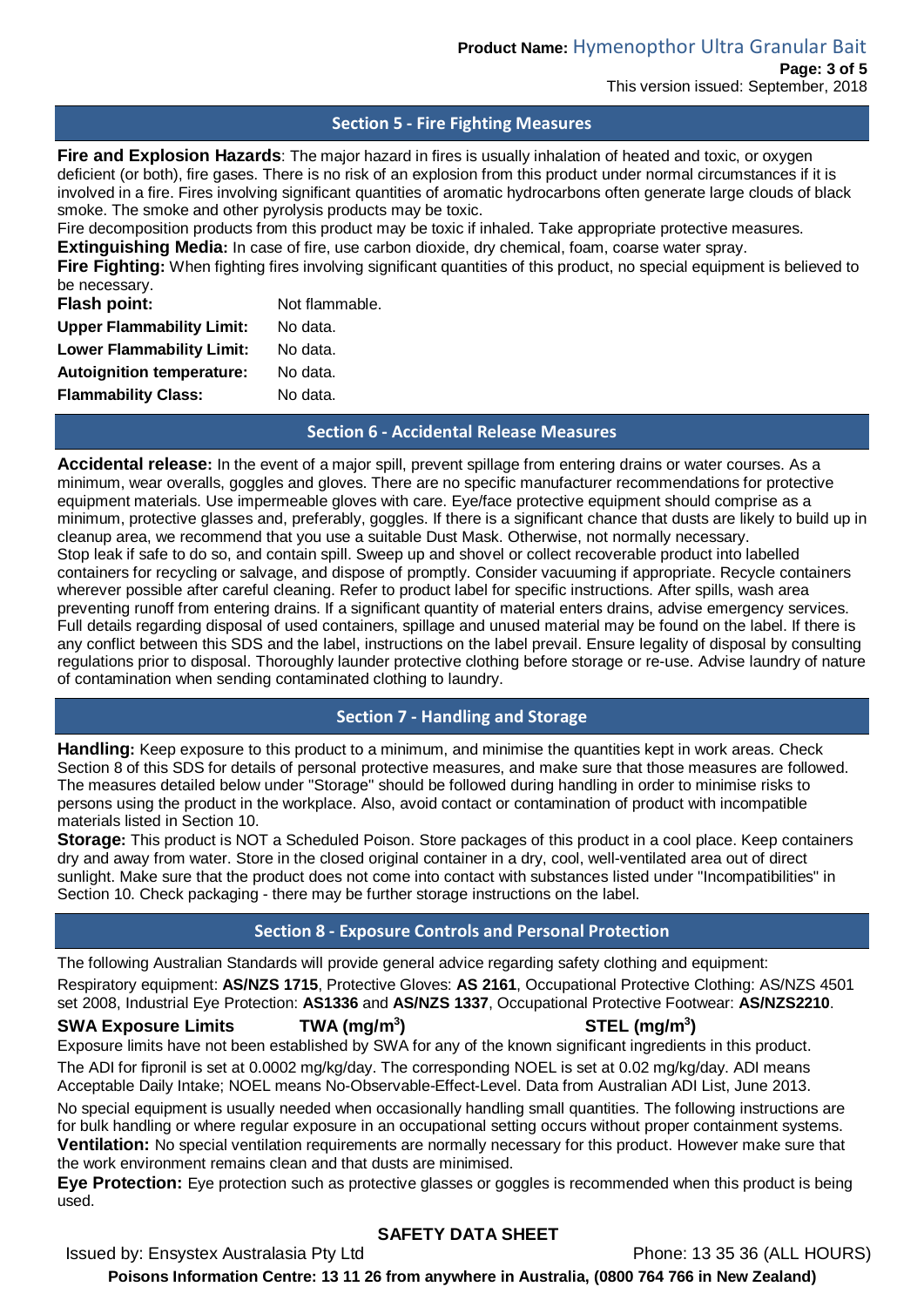# **Product Name:** Hymenopthor Ultra Granular Bait

#### **Page: 4 of 5**

This version issued: September, 2018

**Skin Protection:** The information at hand indicates that this product is not harmful and that normally no special skin protection is necessary. However, we suggest that you routinely avoid contact with all chemical products and that you wear suitable gloves when skin contact is likely.

**Protective Material Types:** There is no specific recommendation for any particular protective material type. **Respirator:** If there is a significant chance that dusts are likely to build up in the area where this product is being used, we recommend that you use a suitable Dust Mask. Otherwise, not normally necessary.

### **Section 9 - Physical and Chemical Properties:**

| <b>Physical Description &amp; colour:</b> | Pale yellow, rough, free-flowing granules       |
|-------------------------------------------|-------------------------------------------------|
| Odour:                                    | Slight fish odour                               |
| <b>Boiling Point:</b>                     | Not available.                                  |
| <b>Freezing/Melting Point:</b>            | No specific data. Solid at normal temperatures. |
| Volatiles:                                | No specific data. Expected to be low at 100 °C. |
| <b>Vapour Pressure:</b>                   | Negligible at normal ambient temperatures.      |
| <b>Vapour Density:</b>                    | Not applicable.                                 |
| <b>Specific Gravity:</b>                  | No data.                                        |
| <b>Water Solubility:</b>                  | Mostly insoluble.                               |
| pH:                                       | No data.                                        |
| <b>Volatility:</b>                        | Negligible at normal ambient temperatures.      |
| <b>Odour Threshold:</b>                   | No data.                                        |
| <b>Evaporation Rate:</b>                  | Not applicable.                                 |
| <b>Coeff Oil/water distribution:</b>      | No data                                         |
| <b>Viscosity:</b>                         | Not applicable.                                 |
| <b>Autoignition temp:</b>                 | No data.                                        |

### **Section 10 - Stability and Reactivity**

**Reactivity**: This product is unlikely to react or decompose under normal storage conditions. However, if you have any doubts, contact the supplier for advice on shelf life properties.

**Conditions to Avoid:** This product should be kept in a cool place, preferably below 30°C. Containers should be kept dry. Store in the closed original container in a dry, cool, well-ventilated area out of direct sunlight.

**Incompatibilities:** strong acids, strong bases, strong oxidising agents.

**Fire Decomposition:** Combustion forms carbon dioxide, and if incomplete, carbon monoxide and possibly smoke. Aromatic hydrocarbons tend to form dense clouds of black smoke. May form nitrogen and its compounds, and under some circumstances, oxides of nitrogen. Occasionally hydrogen cyanide gas in reducing atmospheres. May form hydrogen chloride gas, other compounds of chlorine. May form hydrogen fluoride gas and other compounds of fluorine. Carbon monoxide poisoning produces headache, weakness, nausea, dizziness, confusion, dimness of vision, disturbance of judgment, and unconsciousness followed by coma and death.

**Polymerisation:** This product will not undergo polymerisation reactions.

### **Section 11 - Toxicological Information**

**Toxicity:** In rabbits, skin contact with fipronil induced deaths and one or more clinical signs of toxicity including convulsions, sluggishness, salivation, spasms, tremors, hyperactivity, diarrhoea, emaciation, and perioral and perinasal red discolouration in all groups except that at the lowest dose (100 mg/kg).

Clinical signs of oral toxicity included tremors and convulsions of various types, effects on activity or gait, hunched posture, wetness in various body areas, and seizures.

#### **Classification of Hazardous Ingredients**

Ingredient **Risk Phrases** 

No ingredient mentioned in the HSIS Database is present in this product at hazardous concentrations.

**SAFETY DATA SHEET** Issued by: Ensystex Australasia Pty Ltd Phone: 13 35 36 (ALL HOURS) **Poisons Information Centre: 13 11 26 from anywhere in Australia, (0800 764 766 in New Zealand)**